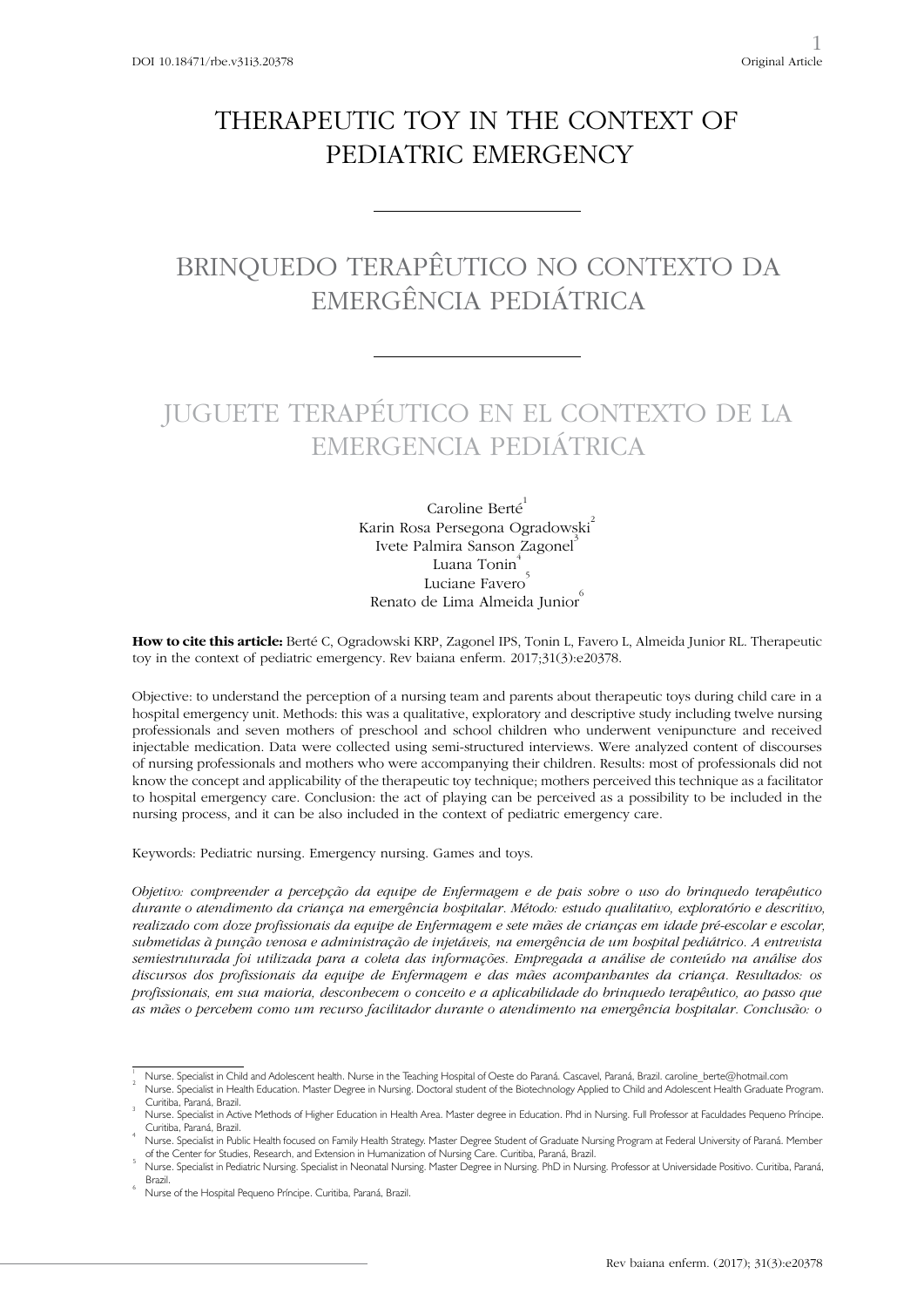*brincar pode ser visto como uma possibilidade dentro do processo de Enfermagem, sendo incluído no contexto do cuidado na emergência pediátrica.*

*Descritores: Enfermagem pediátrica. Enfermagem em emergência. Jogos e brinquedos.* 

*Objetivo: comprender la percepción del equipo de Enfermería y de los padres sobre el uso del juguete terapéutico durante el atendimiento del niño en la emergencia hospitalaria. Método: estudio cualitativo, exploratorio y descriptivo, realizado con doce profesionales del equipo de Enfermería y siete madres de niños en edad prescolar y escolar, sometidas a punción venosa y administración de inyectables, en la emergencia de un hospital pediátrico. Para la recolecta de las informaciones se utilizó la entrevista semiestructurada. Para analizar los discursos de los profesionales del equipo de Enfermería y de las madres acompañantes de los niños, se utilizó el análisis de contenido. Resultados: Los profesionales, en su mayoría, desconocen el concepto y la aplicación del juguete terapéutico, al paso que las madres lo perciben como un recurso facilitador durante el atendimiento en la emergencia hospitalaria. Conclusión: el acto de jugar puede ser visto como una posibilidad dentro dl proceso de Enfermería, siendo incluido en el contexto del cuidado en la emergencia pediátrica.*

*Descriptores: Enfermería pediátrica. Enfermería en emergencia. Juegos y juguetes.*

#### **Introduction**

Long stay in emergency can constitute a stressful experience and sometimes disturbing in all phases of life. For children, however, emergency is particularly problematic. In general, the emergency unit environment can be haunting for children, especially when they are sick<sup>(1)</sup>. These effects are even more intense in children in preschool phase who include fantasy in almost everything.

A long hospital stay, particularly in emergency unit, is seen as a mysterious and scary world because of the inability of the child to deal with abstraction, temporal facts, and cause and effect relationships<sup>(2)</sup>. In school phase, hospitalization can be perceived as a loss of physical integrity, intellectual ability, and independency of the child because it interrupts the command of their own body and causes distance from family members, school, and friends<sup>(2)</sup>. To reduce problems related to children long hospital stay, some strategies can be adopted such as full-time presence of the family, respect to evolution phases and markers of a child development as well as creation of a welcoming environment to the child in which he/she feels motivated and stimulated to play  $\overset{(3)}{)}$ .

To improve coping with hospitalization and allow children adaptation in such environment the Brazilian Statute of Child and Adolescent, law nº8,609 from July 13, 1990, establishes that

healthcare providers would promote condition for parents and guardians to stay full-time with the child or adolescent<sup>(4)</sup>. In addition, the resolution nº 41 from 1995 of the National Council of Child and Adolescent states the need of preserving the characteristics of childhood, approaches rights of institutionalized children and need of ludic measures to avoid negative effects of hospitalization, and supports and recognizes the importance of playing  $\overset{(5)}{.}$ 

The act of playing is essential to children because it contributes to their cognitive, physical, social, and emotional development<sup> $(6)$ </sup>. For this reason, by considering play as a strategy for child care in hospital environment, nurses can use it during their daily routine to prepare children for surgery and invasive procedures, and also during painful and uncomfortable procedures $\overset{\scriptscriptstyle{(7)}}{\scriptscriptstyle{(7)}}$ .

Therapeutic toys adoption, in the context of pediatric emergency, is also a need because emergency services are sought by families when they need "prompt care", urgent and emergency care, and during situations that can trigger long hospital staying due to the need of hospitalization<sup>(3)</sup>.

Therefore, there is a need to understand how nursing professionals and parents perceive the use of therapeutic toys. This study is justified by the fact that the goal of this article is to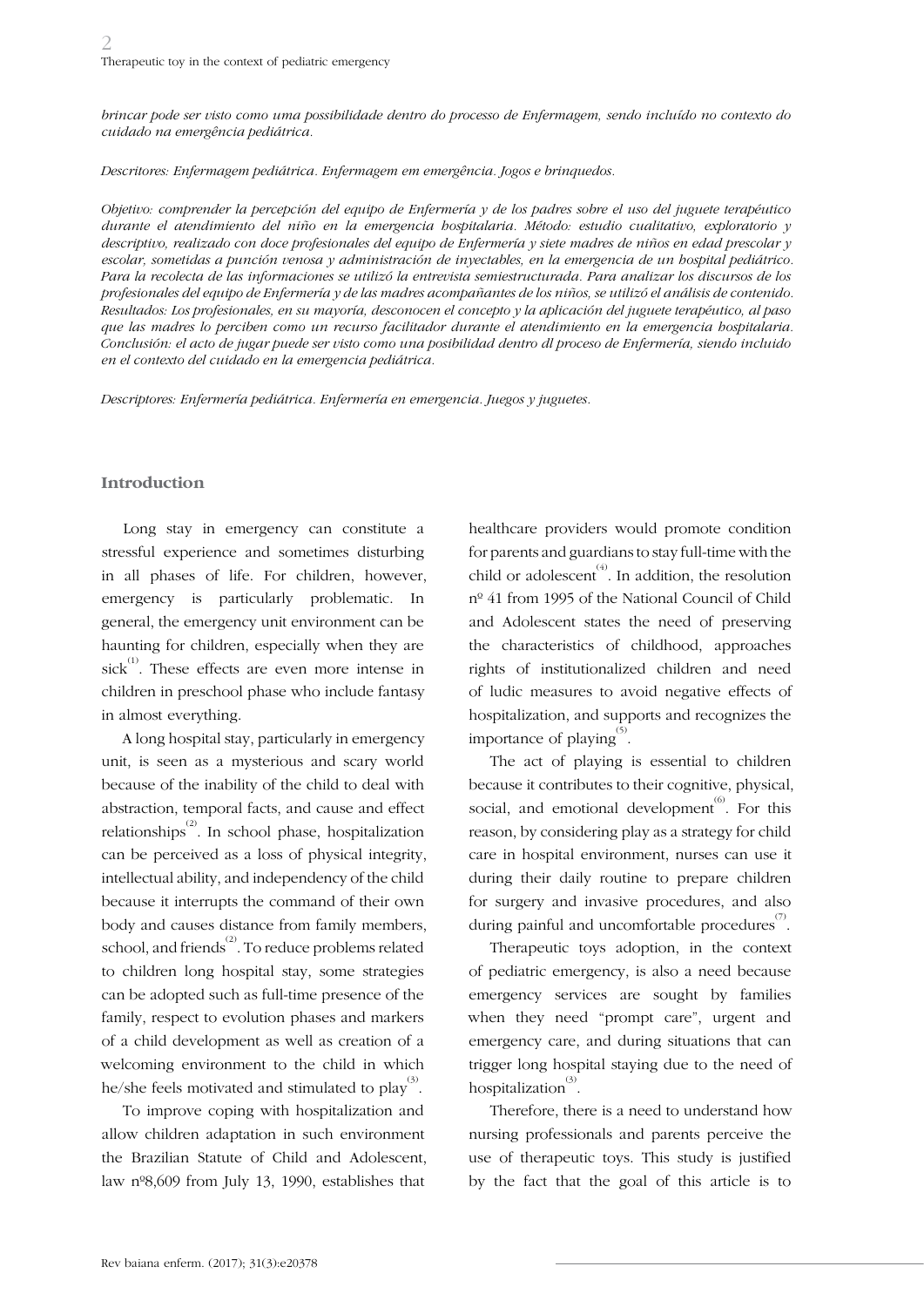understand and encourage the constant seeking for health care qualification by socialization and reflection of experiences based on perception of professionals and parents.

A number of toys exist, but, among them, we emphasize the therapeutic toy that, among other benefits, can help child to perceive what is going on, show his/her fears and anxieties, help them to establish a bound with health professional, and reveal what they feel and think $^{(8)}$ . The use of therapeutic toy requires a professional to guide its application, and stimulate the child to participate in the activity. Therapeutic toys aim to transform the experience of an atypical situation to a children age, such as stay in the hospital environment, into a positive emotional and physical experience $^{\text{\tiny{(9)}}}.$ 

In this context, healthcare teams can create conditions such as adopting a ludic approach by involving the real experience in the child's imaginary world. Therefore, enabling his/her collaboration and acceptance of procedures $\overset{\scriptscriptstyle{(7)}}{\phantom{\pi}}$ . In addition, it is important that family caregivers could understand benefits and provide support to the healthcare team during therapeutic toy sessions. Hence, this study question is: What is the perception of nursing professionals and parents about the use of therapeutic toy during pediatric emergency care?

This study sought to understand the perception of nursing team and parents about the use of therapeutic toy during pediatric emergency care.

#### **Method**

This was a qualitative, descriptive, and exploratory study including patients from the Brazilian Unified Health System (Sistema Único de Saúde – SUS). The analysis was carried out in a pediatric emergency unit of a specialized hospital in adolescent and children care in the city of Curitiba, Parana, Brazil. Data were collected and recorded using semi-structure interviews. Then, results were analyzed following stages of content analysis<sup>(10)</sup>.

A total of 12 nursing professionals (3 nurses, and 9 nursing technicians) who worked in a

pediatric emergency unit during July 2015 were included in the first phase of the study. We included professionals with experience of more than one year in healthcare, and those working in morning and afternoon shifts. After applying inclusion criteria, 40% of nursing professionals from the unit was included.

Professionals were interviewed in the emergency unit in a private room, in order to enable them to express themselves freely. Questions were about their knowledge of therapeutic toy technique, experience with the topic during professional education, experience in using the technique in the unit, and results achieved after its use. After ending interviews, participants had the opportunity to make comments and ask questions. The confidentiality of participants' identity was guaranteed by using the description "Interviewee" followed by a number from 1 to 12 indicating the order in which data collection was done.

In a different phase of the study, seven mothers were invited to participate in the study. This phase occurred from August to October 2015. Inclusion criteria were parents of children in preschool or school, who received care in the pediatric emergency unit during morning and afternoon shifts, as well as whose child had undergone venipuncture and/or received injectable medication. Children submitted to these procedures were those who participated in therapeutic toy session. The small number of participants is because children and families stay for a short time in the emergency unit and normally they are quickly forward to different units such as inpatient units or even are discharged; therefore, not always invasive interventions are required. The majority of participants in the group were women because children were often accompanied by their mother.

To collect information, mothers of children received explanation about the objective, and those who agreed to participate signed the consent term. Subsequently, the therapeutic toy technique was applied during venipuncture and/or injectable drug administration under the observation of a member of the nursing team.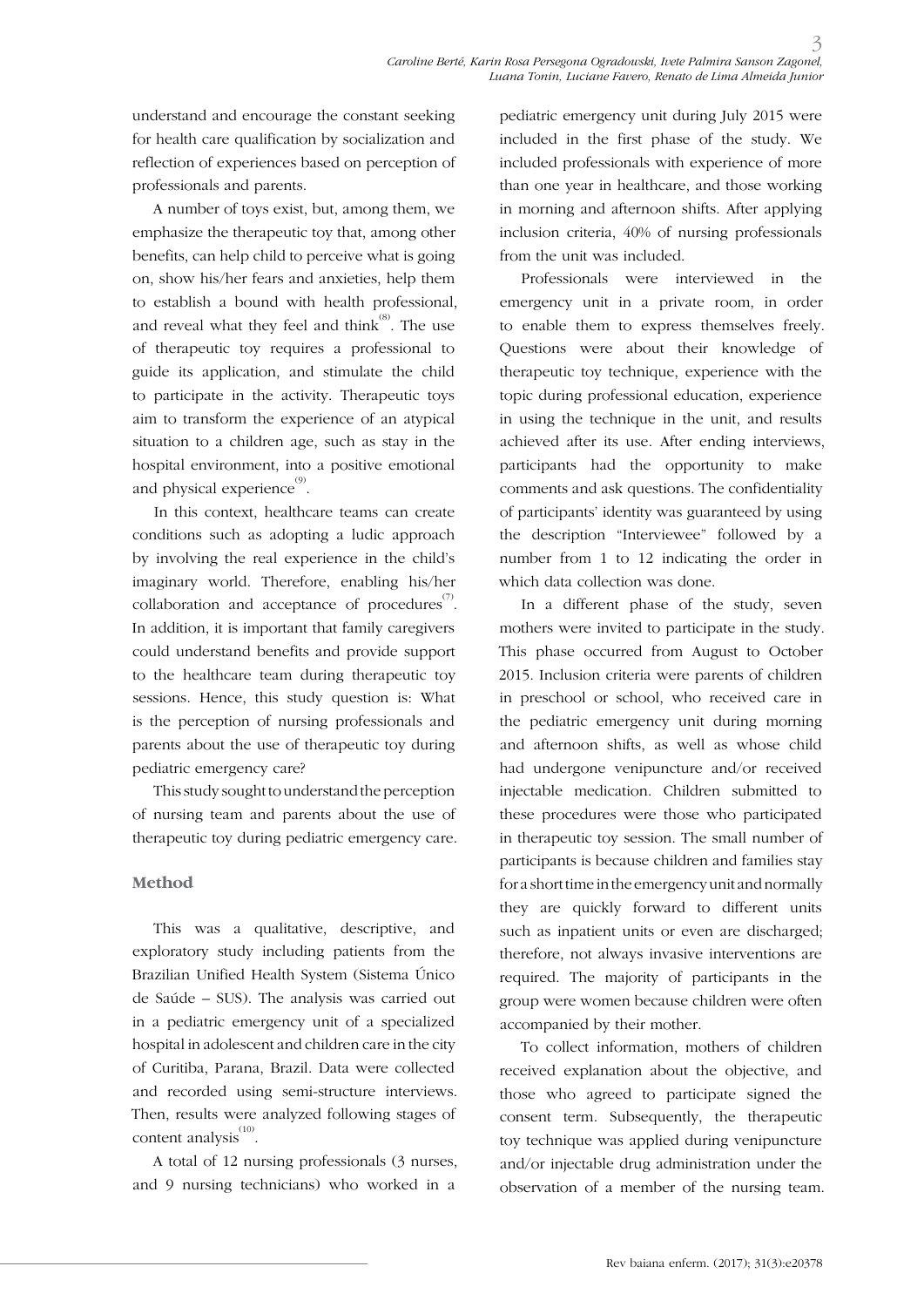After ending the procedure, a semi-structured interview with mothers was done in order to understand their perception regarding the use of therapeutic toy during the procedure.

The confidentiality of patients' identity was guaranteed by the use of the code name "Interviewed Mother nº", followed by number 1 to 7 that corresponded to the order of data collection. Interviews were recorded and included the following questions: As a mother, how was your perception of therapeutic toy use during the procedure (venipuncture and/or injectable drug administration)? Did therapeutic toy help the child in the acceptance of the procedure?

Data analysis was performed after comprehensive and exhaustive reading of transcriptions of participants' discourses. Next, a structured information analysis was done to enable the selection of part of testimonials and identify the main ideas<sup> $(10)$ </sup>. Still, after this step, were explored the material in order to analyze explicit and implicit ideas in participants' discourse. After this step, data was summarized to organize theoretical results and testimonials and/or empiric data.

This study followed ethical issues recommended by resolution nº 466/2012 of the Brazil National Health Council from the Brazil Ministry of Health that regulates research involving humans<sup> $(11)$ </sup>. Our study was approved by Ethical and Research Committee of the Faculdades Pequeno Príncipe, CAAEE number 44749315.4.0000.5580.

### **Results and Discussion**

The characterization of nursing team members evidenced that age of collaborators ranged from 24 and 53 years old. A total of 12 participants (100%) were women, and their labor experience within the pediatric area was on average 3.1 years. All professionals were working for one year in the institution where the study was conducted. Among them, 2 (16%) reported previous experience with therapeutic toy.

## **Knowledge about therapeutic toy by nursing professionals**

Reports of nursing team from the pediatric emergency unit showed their lack of knowledge about the use and applicability of therapeutic toy before invasive procedures.

*I would like that you could explain to me the toy issue because I don´t have enough information about. In fact, I don't know how it works.* (Interviewee nº 2).

*Here [in the emergency room] we don´t have toys, normally they have them in nursing stations and normally volunteers bring them. It works like this. I know that when we request, the volunteer brings the toy that the child wants, something like that… If I'm not wrong, I think a child can get two or three toys.* (Interviewee  $n^{\circ}$  2).

It is important to highlight that the hospital in which this study occurs uses in its units the normative toy, through volunteers who take it to the children or even accompany them in the toy library. This approach is a way to use play in hospital environment that entail spontaneous activities that lead to pleasure without, however, an objective. A recreation room entails a great place for therapeutic toy development<sup>(9)</sup>.

On the other hand, although they have a limited knowledge on the subject, professionals recognize the importance of using therapeutic toy by nursing in pediatric care, targeting to help the acceptance of the procedure by the child.

*Here in our unit [of emergency] we do not use, I have heard something about it…but, I have never used it before in my practice. But I think it would be interesting to get a better acceptance of patient to the procedure.*  (Interviewee nº 7).

*I don't have much knowledge about the toy issue, but, the little I know I learned from some articles I have read [...] I think this technique is interesting to implement before procedures because it is a way to make the procedure more easily accepted by children.* (Interviewee nº 4).

Such condition was mentioned in a field study that included nursing professionals working in pediatric units and who did not know about theoretical and practical knowledge of therapeutic toy use. In addition, participants did not have a broad understanding of its use as a resource during care $^{(12)}$ .

Play is important to children and it is part of their development. Healthcare teams must recognize this need, and provide means to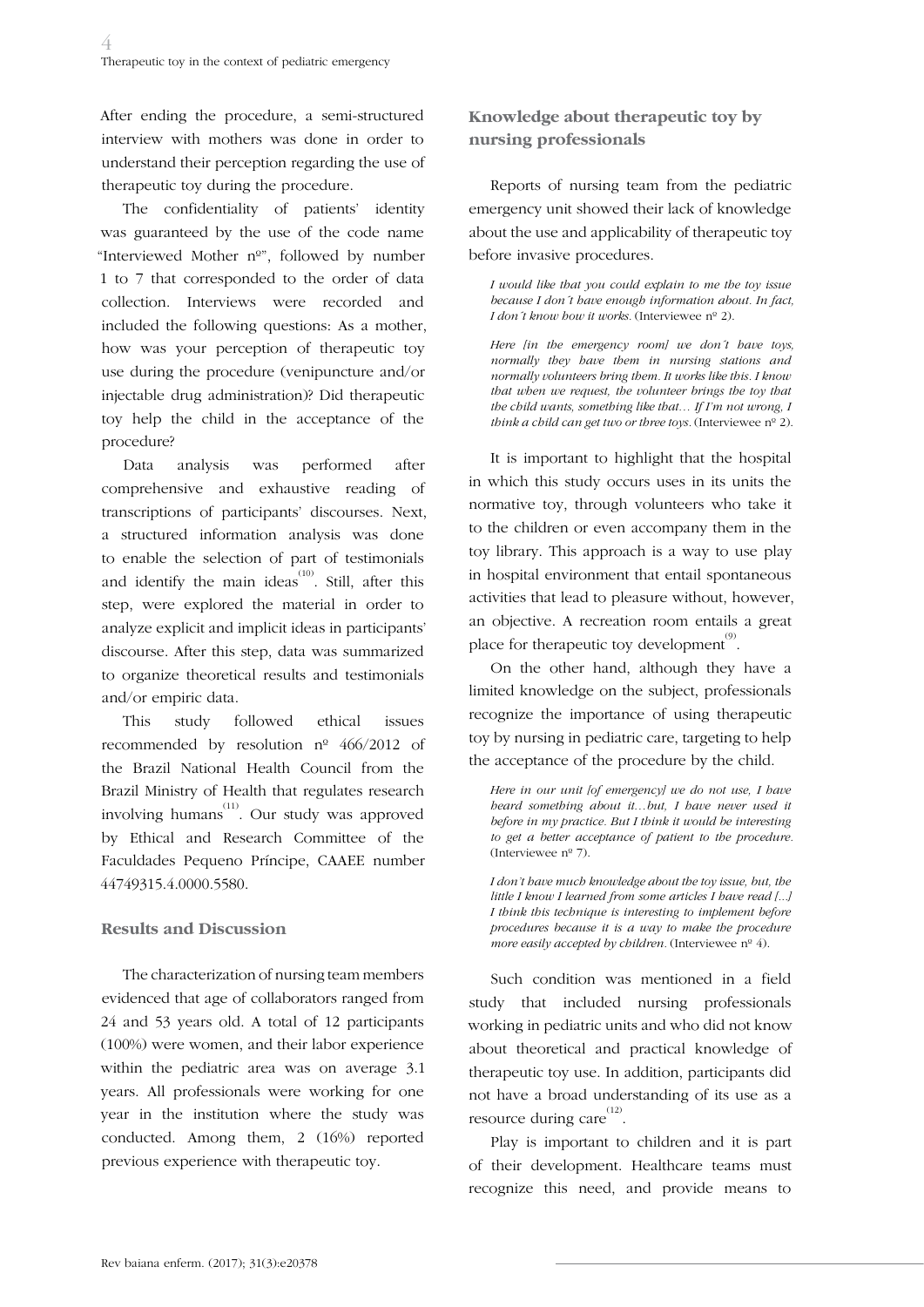incorporate therapeutic toy in their daily care practice<sup>(13)</sup>. The resolution of the Brazilian Nursing Federal Council (Conselho Federal de Enfermagem – COFEN) n. 295,  $1^{\text{st}}$  article, states that a nurse who works in a pediatric unit needs the competence to use the therapeutic toy technique during the care for children and their family  $^{(14)}$ . For this reason, this technique is guaranteed as an important resource to implement integral care coordinated by a nurse. This professional should be also responsible to replicate the therapy to other teams working within pediatric hospitalization and care units.

When nurses were inquired about their professional education, all participants reported not receive training on therapeutic toy during technical and/or undergraduate education. However, some of them reported that they were taught distraction techniques to be used during nursing procedures.

*I never heard about. I graduated eight years ago, during my undergraduate studies, I never heard about.*  (Interviewee nº 11).

*I did not have any training during my technical education. During my training in pediatrics I just visited one maternity hospital. But they only have babies there.*  (Interviewee nº 12).

*During my training in pediatrics, I learned to try to distract the child, but no objects were used or specific technique was taught. The main intention was to get the child attention to other thing different of the procedure*  [...] (Interviewee  $n^{\circ}$  6).

The inclusion of toy/therapeutic toy topic in nursing undergraduate program is a recommendation by Regional Nursing Council of the city of Sao Paulo. This council suggests this topic as mandatory in syllabus of undergraduate nursing programs<sup> $(15)$ </sup>. A study carried out in the state of Sao Paulo showed that sensitization of nurses to use this strategy is favored when the content is included in syllabus of undergraduate programs and when the program promotes practical experience to students $^{\text{\tiny{(7)}}}.$ 

Some professionals reported not know about the use of therapeutic toy in emergency units before they had observed its application during data collection of our study. We also identified nursing professionals' resistance to use therapeutic toy mainly for lack of time, experience, and knowledge.

*Perhaps the therapeutic toy technique would be more adequate in nursing station because the stressful time has passed, and the child is calmer [...] an option would be to use it when you are going to do aspiration, or, I don't know, change bandages, I believe the nursing ward is a calm place.* (Interviewee nº 1).

*People generally associate the toy technique as a play, and a timing consuming activity. I believe that there is resistance from the staff to implement the technique in daily practice.* (Interviewee nº 4).

*During a procedure, I believe I can´t handle it. For example, in the middle of venipuncture, I just can´t do it.*  (Interviewee nº 12).

Some participants of the study recognized the importance of the use of therapeutic toy.

*When therapeutic toy is associated to the procedure, children tend to better accept the intervention, but every child has a different response*. (Interviewee nº 4).

*I believe that a toy can help them better understand procedures, and also more easily accept the procedure. The use of a child own toy or a institutional toy can help to show how the procedure would be.* (Interviewee  $n^{\circ}$  7).

*Children like to play, even if he/she is sick or not they like to play. Therefore, I believe therapeutic toy is interesting.*  (Interviewee nº 12).

Studies report that factors that difficult therapeutic toy application are lack of time, lack of knowledge and training, lack of interest of some professionals, lack of specific material, lack of an adequate place, as well as excessive activities under nurse responsibility  $^{(16-17)}$ .

A study reported that presence of a family member in the pediatric emergency unit is characterized by healthcare professionals with heavy workload and limitation of human, physical and material resources. In addition, unrestricted access to emergency services means a long waiting time for care and it can generate stress among healthcare team members who manage a workload that most of the time is higher than their ability to handle $^{(18)}$ .

A study argues that difficulties related to implementation and use of therapeutic toy in care which are related to the scarcity of human, material or financial resources, cannot justify depriving the child from the right to play<sup>(19)</sup>. In addition, there is evidence that the use of therapeutic toy in the urgency and emergency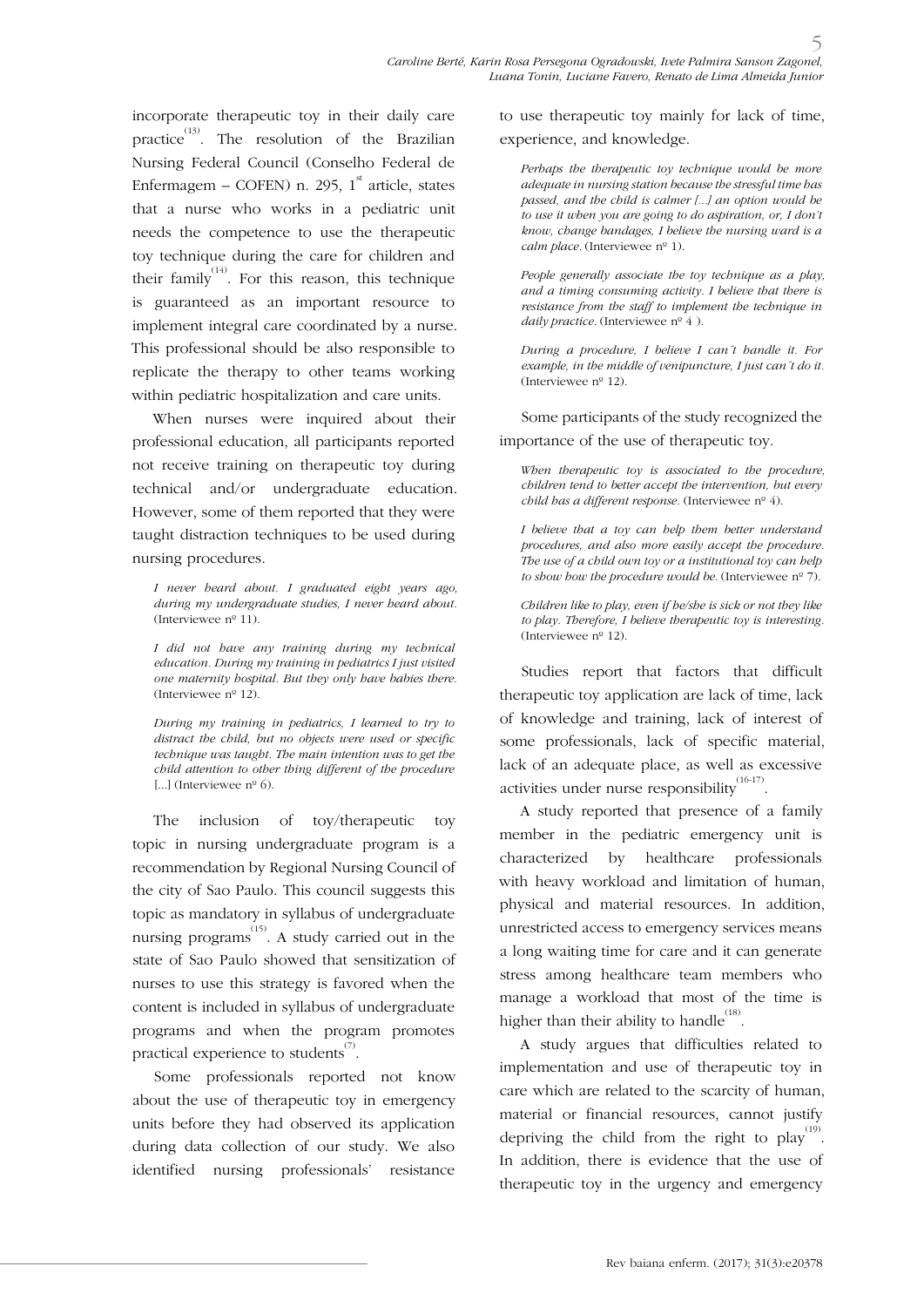service promotes many benefits, collaborating with integral attention, acceptance of procedures necessary for diagnosis, and treatment and maintenance of children's rights $^{(20)}$ . This study also shows a scarcity of studies related to the use of therapeutic toy by nursing team and during pediatric care in urgency and emergency department.

Nursing team has a fundamental role to promote and/or perform ludic activities and support delivery of qualified care  $(13)$ . However, both better technical and scientific training of nursing professionals to assist families and their children, in addition to an effort made by institutions can provide ways to enable professionals to incorporate therapeutic toy in their practice $^{(17)}$ .

This study allowed to understand that most of participants did not know the concept and applicability of therapeutic toy. However, even with limited knowledge, professionals recognized the importance of its use. Nursing professionals also reported not receive training on therapeutic toy in technical and/or higher nursing education, however, they mentioned to have learned the use of distraction techniques.

We observed lack of knowledge on the use of therapeutic toy in context of pediatric emergency as well as the resistance of professionals to use the technique due to lack of time, experience and/or knowledge.

## *Use of therapeutic toy based on mothers' perception*

This phase included those responsible for children. Participants were 7 mothers of children who underwent venipuncture (6 children) and received injectable drug administration (1 child). Reasons to sought health service were: asthma attack (2), nausea and vomiting (1), bowel viral infection (1), swallowing foreign body (1), acute tonsillitis (1) and transfusion of blood products (1). Children age ranged from 2 to 7 years; in which 4 of them were boys and 3 were girls.

In mother's reports, the use of therapeutic toy was seen as a facilitator resource during

child stay in the emergency unit. Mothers also reported that the experience enabled children to understand and better accept procedures; additionally, it was a learning and distraction time that allowed children and mother to fell calm and safe.

*How interesting was to see they explaining the procedure using the doll [...] I really like it!* (Interviewed mother  $n^{\circ}$  1).

*It was good and fun, I also learned a little.* (Interviewed mother  $n^{\circ}$  2).

*I believe that the approach with the toy made my child to fell calm and safe! The child ends up not so scary! (Interviewed mother nº 5).*

*She [the child] became easily interested; the activity was ludic, she loved it […] so, I like it too! The activity was good even to me, to us, we didn't even notice how fast time passed.* (Interviewed mother nº 6).

Similar reports in the literature are in consonance with results observed in this study, in which parents perceived high understanding and acceptance of children to the procedures after the therapeutic toy. Parents also felt safer and calmer by seeing the use of the technique with their child $^{(13,21)}$ .

In mother's discourses, we could identify comparisons of children's behavior in similar procedures previously done without use therapeutic toy. They emphasized, once again, the efficiency of the technique as facilitator resource during stay of child in emergency unit as well as the increased acceptance of the procedure by the child.

*He needed to collect blood before [...] and, wow, it was extremely difficult and complicated. We had to hold him, there was no other way. Today it was quite easy. He let the nurse does the procedure, we did not need to hold him.*  (Interviewed mother nº 3).

*In previous exams, she cried a lot. But this time, she was very calm.* (Interviewed mother  $n^{\circ}$  4).

*Normally he gets to pediatric test centre crying, because he knows he will receive an injection. The short story and the toy facilitated a lot because he becomes relaxed during injection. He went to the procedure, but he was feeling better because of the short story.* (Interviewed mother nº 7).

The toy enabled a potentially therapeutic action in the hospital environment, and it can reduce the resistance to treatment, as well turn the child more collaborative<sup> $(22)$ </sup>. The therapeutic toy is featured as a tool to translate the reality,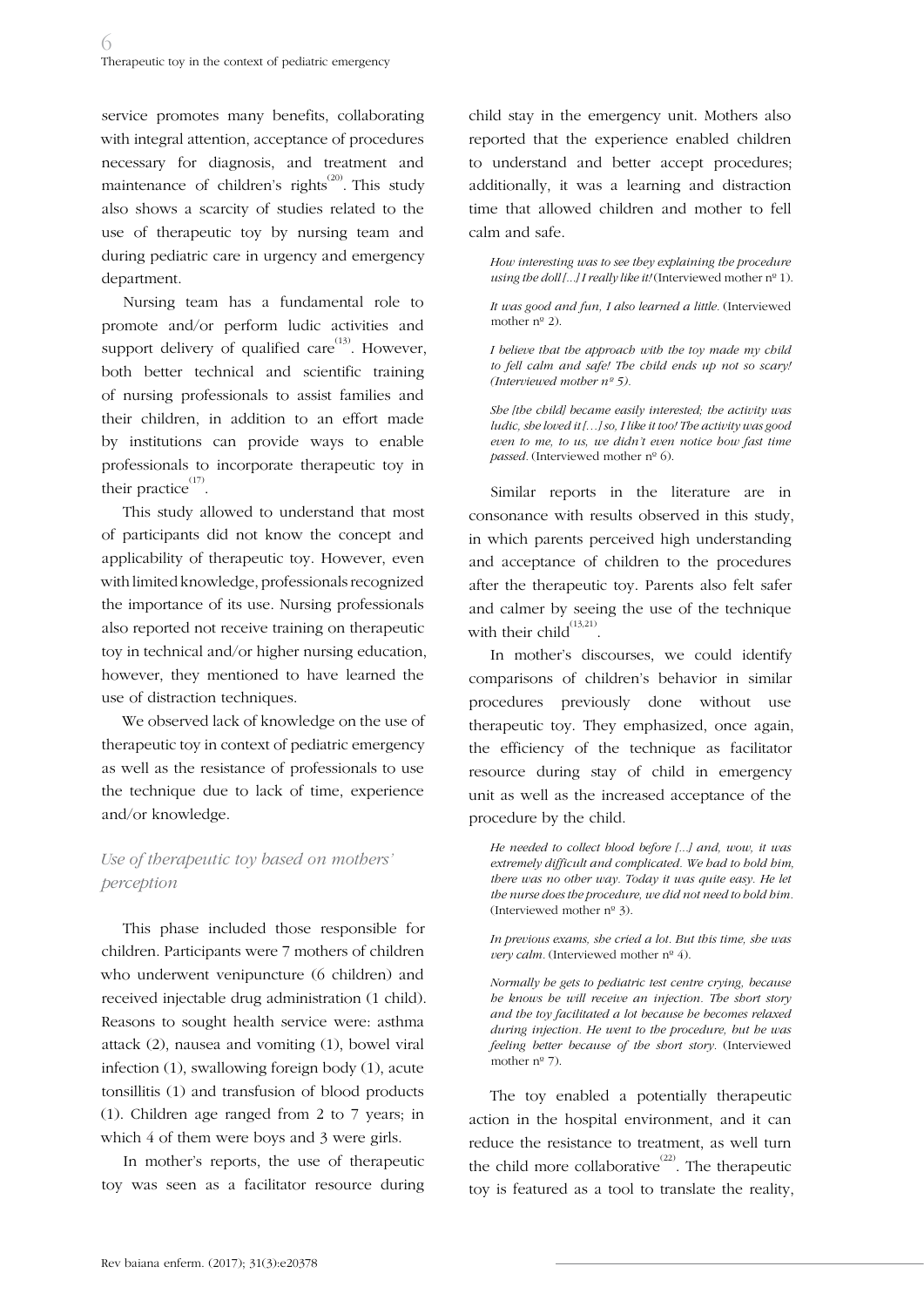provide amusement, joy an satisfaction, and facilitate the establishment of therapeutic bound<sup>(23)</sup>. As benefits of the rapeutic toy use in hospital units, is possible to observe better understand of children occurs in relation to the care they are about to receive, reduction of stress caused by hospitalization/assistance, and improvement in relationship between nursing team, child, and mother  $^{(13)}$ .

In this study, mothers' desire to use therapeutic toy by health professionals in their daily practice of care was justified by the children's peace of mind.

*How interesting it was to me. I think that all professionals should be encouraged to do the same thing, because dealing with children in the hospital is complicated, right?* (Interviewed mother nº 4).

*If all professionals use the toy technique, it will be great! Children feel calm. If they first approach the child with a toy, talking, the environment becomes more pleasant* [...] *they already scared! They are in a strange environment.*  (Interviewed mother nº 3).

A study that evaluated perceptions of family caregivers about the ludic approach during care delivered to hospitalized children concluded that caregivers recognize the importance of this type of care, as well as that the technique can provide calmness to family members. Still, the study also highlighted that a ludic approach is a form of nursing care that enhances the well-being of the child and the family, becoming an ally of professionals involved in the care process<sup> $(24)$ </sup>.

The use of therapeutic toy promotes an individualized care and supports the child to understand and face hospital emergency care. Pediatric nurses must develop skills and competences with the aim to provide empathy and sensibility to the problem of others, as well as to communicate appropriately based on patient knowledge, in addition to use technical and scientific knowledge to promote effective and qualified care  $^{(16)}$ .

Thus, in this trajectory, this study led to comprehend that mothers perceived therapeutic toy as facilitator during emergency care when they compared with previous procedures that did not use the therapeutic toy approach. After the experience, mothers reported the wish to have therapeutic toy use during all health procedures.

It is important to highlight that two steps of the study were done in the same unit in order to enable nursing professionals and mothers to observe the therapeutic toy technique and perceive the importance of this practice in the emergency context. Some professionals opted for not follow-up the technique application because they were busy with other activities, therefore, this fact constituted a limitation in our study. Other professionals, however, followed the steps and showed enthusiasm with the technique.

### **Conclusion**

Nursing care in emergency units is often marked by rapid procedures and little interaction with patients, either due to a specific care or due to the short stay of the client in this scenario, or even due to the speed required in different situations. On the other hand, a therapeutic toy is perceived as a strategy of atraumatic care that has the aim, in addition to approximate those involved, to familiarize children with the procedure they are about to do.

To understand perception of nursing team, that delivery care to the child during an emergency, and by mothers, who companied the child, enabled to understand that different perspectives exist among them.

The majority of professionals who participated in our study did not have knowledge about therapeutic toy technique because the topic was not taught during their technical and/or academic education. In addition, professionals also considered that emergency units were not the best places to use the technique because emergencies demand from professionals to focus on many activities. Accordingly, some professionals used toy as way to distract the child, but some of them understood the benefits and recognized the importance of the strategy in pediatric nursing care.

Further, mothers who participated in the study expressed positive attitude towards the use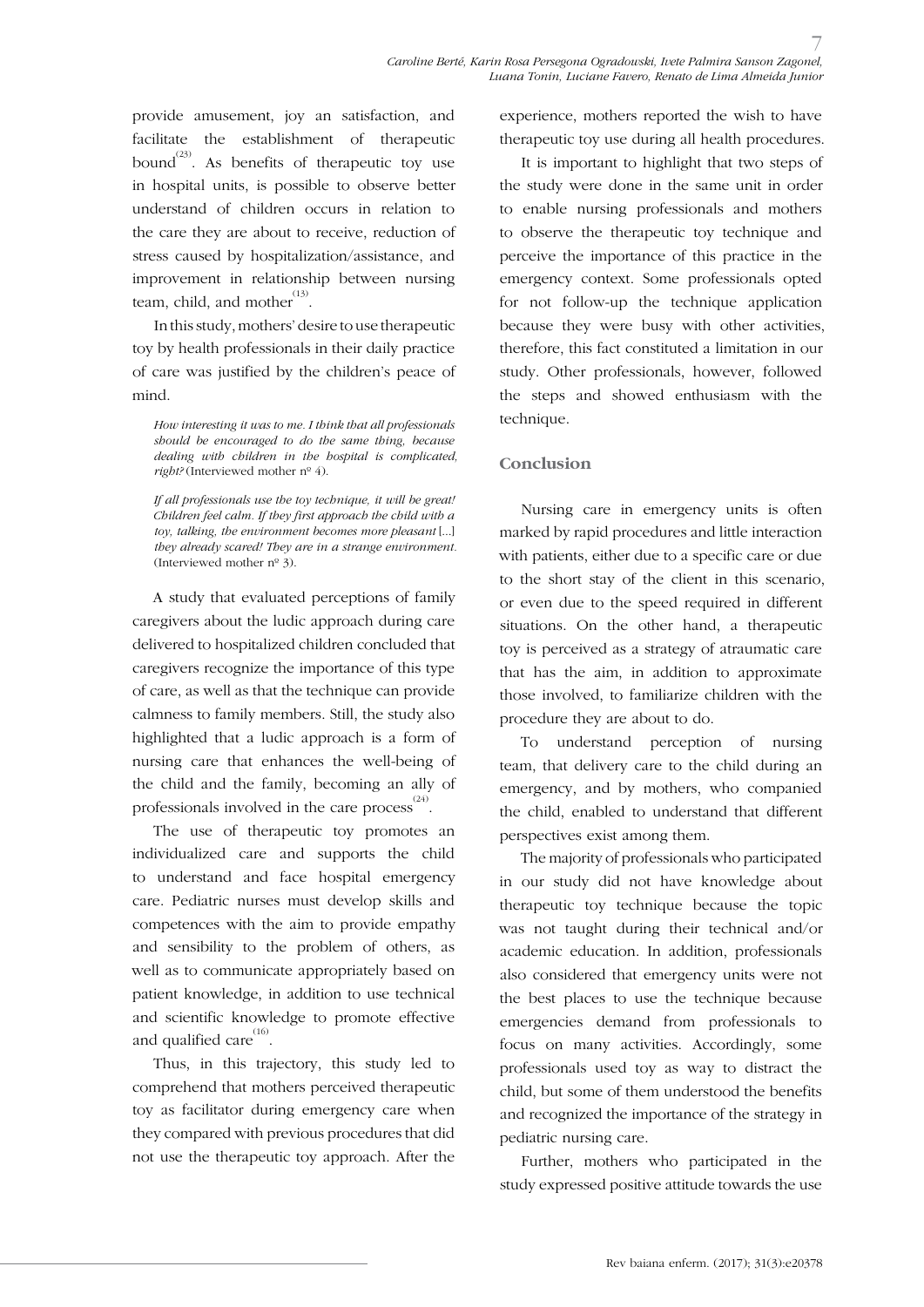of therapeutic toy strategy, they also reported interest with its use in other health care situations. They reported improvements in behavior of the child compared with previous emergency care experiences in which therapeutic toy was not used. Moreover, mothers reported to feel calmer because they perceived less stress expressed by their child.

Thus, to understand the differences between the two perceptions covered in this study is an important finding. Not to mention that this tool can be used as guiding actions by professionals in order to transform daily nursing practice and meet expectation of family members, as much as delivery quality care, free of traumas, and promote less stress mainly in care delivered to children.

In sum, the results achieved have the aim to broad construction of knowledge in nursing and healthcare area. Additionally, they also scientifically support the decision-making process based on humanization, safety, and ethics in care. This reality enabled to perceive that play can be part of nursing care process and can be included in their daily activities.

Further studies are warranted to understand more deeply perception of nursing team, parents, and children regarding the use of therapeutic toy in pediatric units. Additionally, the inclusion of the subject in syllabus of nursing education programs is recommended.

In conclusion, is highlighted the importance of continuing education in healthcare services on the subject in order to seek technical and scientific conditions for nursing teams use effectively therapeutic toy as a contribution for humanization of care in pediatric emergency units.

## **Collaborations:**

1. conception design, analysis and interpretation of data: Caroline Berté and Karin Rosa Persegona Ogradowski;

2. writing of the article and critical review relevant for the intellectual content: Luana Tonin and Luciane Favero;

3. final approval of the version to be published: Ivete Palmira Sanson Zagonel and Renato de Lima Almeida Junior.

### **References**

- 1. Paladino CM, Carvalho R, Almeida FA. Therapeutic play in preparing for surgery: behavior of preschool children during the perioperative period. Rev Esc Enferm USP [internet]. 2014 [cited 2017 Set 4];(48)3:423-9. Available from: http://www. scielo.br/scielo.php?script=sci\_arttext&pid=S0080- 62342014000300423&lng=en&nrm=iso&tlng=en& ORIGINALLANG=en
- 2. Souza A, Favero L. Use of therapeutic toys in nursing care of the hospitalized child with leukemia. Cogitare Enferm [Internet]. 2012 [cited 2016 Jan 22];17(4):669-75. Available from: file:///C:/Users/ ADMIN/Downloads/30364-111463-2-PB%20(1). pdf
- 3. Silva RDM, Austregésilo SC, Ithamar L, Lima LS. Therapeutic play to prepare children for invasive procedures: a systematic review. J Pediatr [internet]. 2017 [cited 2017 Sept 4];93(1):6-16. Available from: http://www.sciencedirect.com/science/article/pii/ S2255553616301008
- 4. Brasil. Lei n. 13.257, de 8 de março de 2016. Dispõe sobre as políticas públicas para a primeira infância e altera a Lei n. 8.069, de 13 de julho de 1990 (Estatuto da Criança e do Adolescente). Brasília; 2016 [cited 2017 Sept 4]. Available from: http://www2.camara.leg.br/legin/fed/lei/2016/lei-13257-8-marco-2016-782483-publicacaooriginal-149635-pl.html
- 5. Brasil. Conselho Nacional de Defesa dos Direitos da Criança e Adolescente. Resolução n. 41, de 13 de outubro de 1995. Dispõe sobre os direitos da criança e do adolescente hospitalizados. Brasília; 1995 [cited 2017 Sept 4]. Available from: http:// dh.sdh.gov.br/download/resolucoes-conanda/ res-1-a-99.pdf
- 6. Ullán AM, Belver MH, Fernández E, Lorente F, Badía M, Fernández B. the effect of a program to promote play to reduce children's post-surgical pain: with plush toys, it hurts less. Pain Manag Nurs [Internet]. 2014 Mar [cited 2016 Jan 22];15(1):273- 82. Available from: https://www.researchgate.net/ publication/234010493\_The\_Effect\_of\_a\_Program\_ to\_Promote\_Play\_to\_Reduce\_Children's\_Post-Surgical\_Pain\_With\_Plush\_Toys\_It\_Hurts\_Less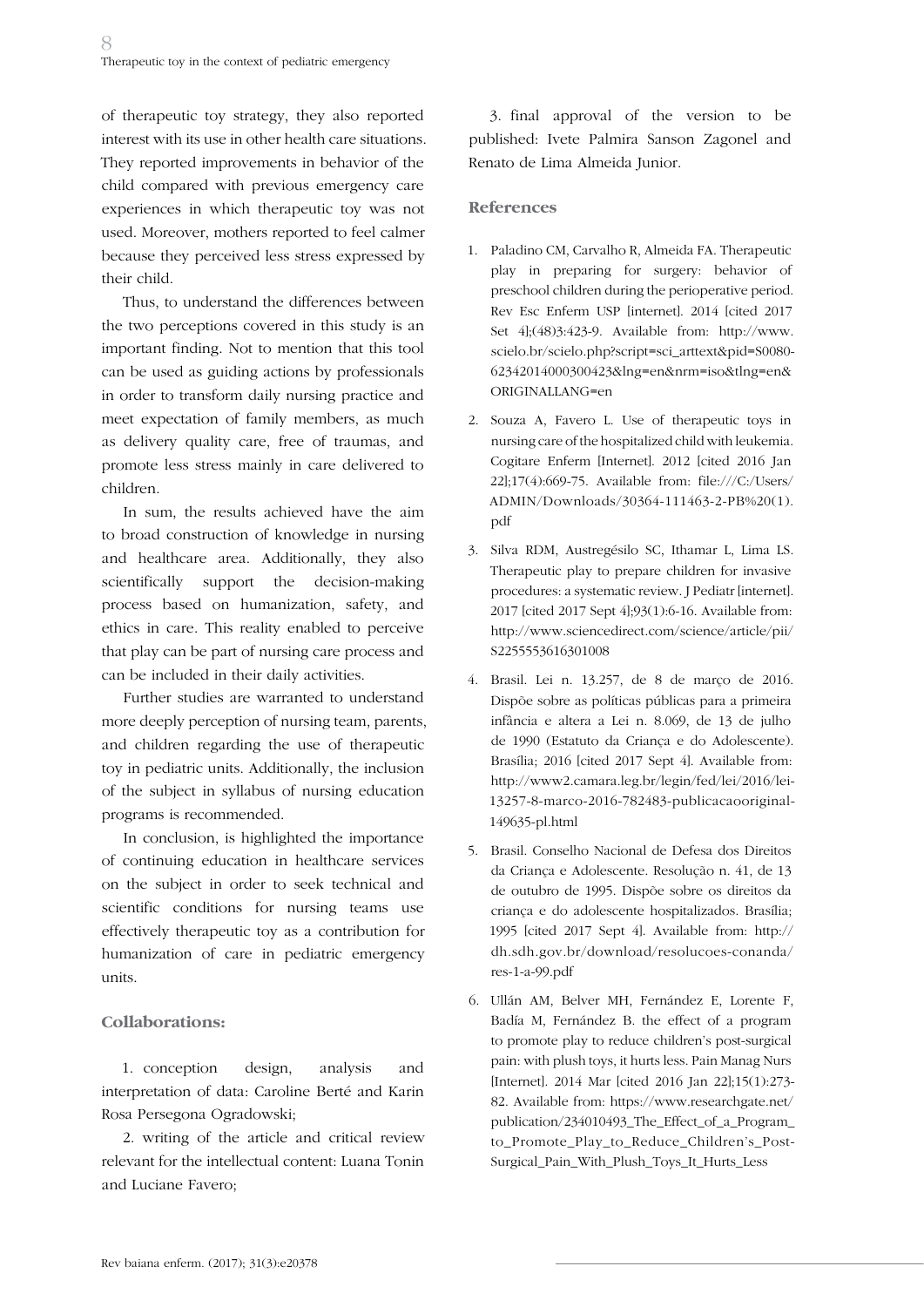- 7. Barreto LMSC, Maia EBS, Depianti JRB, Melo LL, Ohara CVS, Ribeiro CA. Giving meaning to the teaching of therapeutic play: the experience of nursing students. Esc Anna Nery [internet]. 2017 [cited 2017 Sept 4];21(2):1-9. Available from: http://www.scielo.br/scielo.php?script=sci\_ arttext&pid=S1414-81452017000200210&lng=en& nrm=iso&tlng=en
- 8. Kalra S, Chughl S, Dinakaran P. Diabetes and play therapy. J Soc Health Diabetes [Internet]. 2014 [cited 2016 Jan 22];2(1):40-4. Available from: http:// www.joshd.net/text.asp?2014/2/1/40/120274
- 9. Fonseca MRA, Campos CJG, Ribeiro CA, Toledo VP, Melo LL. Revealing the world of oncological treatment through dramatic therapeutic play. Texto contexto-enferm [internet]. 2015 [cited 2016 Jan 23];24(4):1112-20. Available from: http://www.scielo.br/scielo.php?script=sci\_ arttext&pid=S0104-07072015000401112
- 10. Gomes R. Análise de dados em pesquisa qualitativa. In: Minayo MCS, organizadora. Pesquisa social: teoria, método e criatividade. 29a ed. Petrópolis: Vozes; 2010. (Coleção temas sociais). p. 79-108.
- 11. Brasil. Ministério da Saúde. Conselho Nacional de Saúde. Resolução n. 466, de 12 de dezembro de 2012. Aprova as diretrizes e normas regulamentadoras de pesquisas envolvendo seres humanos [Internet]. Brasília; 2012 [cited 2016 Jan 22]. Available from: http://bvsms.saude.gov.br/ bvs/saudelegis/cns/2013/res0466\_12\_12\_2012. html
- 12. Malaquias TSM, Baena JA, Campos APS, Moreira SRK, Baldissera VDA, Higarashi IH. O uso do brinquedo terapêutico durante a hospitalização infantil: saberes e práticas da equipe de enfermagem. Ciênc cuid saúde [Internet]. 2014 [cited 2016 Jan 22];13(1):97-103. Available from: http://www.periodicos.uem.br/ojs/index.php/ CiencCuidSaude/article/view/21802
- 13. Marques DKA, Silva KLB, Cruz DSM, Souza IVB. Benefícios da aplicação do brinquedo terapêutico: visão dos enfermeiros de um hospital infantil. Arq Ciênc Saúde [internet]. 2015 [cited 2017 Sept 4];22(3):64-8. Available from: http://www. cienciasdasaude.famerp.br/index.php/racs/article/ view/240
- 14. Conselho Federal de Enfermagem. Resolução n. 0546/2017. Revoga a Resolução Cofen n. 295/2004 - Utilização de técnica de brinquedo terapêutico pela Enfermagem. Brasília; 2017. [cited 2017 Sept

4]. Available from: http://www.cofen.gov.br/ resolucao-cofen-no-05462017\_52036.html

 $\overline{O}$ 

- 15. Gomes MFP, Silva ID, Capellini VK. Nursing professionals' knowledge on the use of toys in the care of hospitalized children. Rev Enferm UFPI [internet]. 2016 [cited 2017 Sept 4];5(1):23-7. Available from: http://ojs.ufpi.br/index.php/ reufpi/article/view/4490
- 16. Marques DKA, Silva KLB, Cruz DSM, Souza IVB. Benefícios da aplicação do brinquedo terapêutico: visão dos enfermeiros de um hospital infantil. Arq Ciênc Saúde [internet]. 2015 [cited 2016 Jan 22];22(3):64-8. Available from: http://www. cienciasdasaude.famerp.br/index.php/racs/article/ view/240/pdf\_55
- 17. Sousa LPS, Silva CC, Brito JCA, Santos APO, Fonseca ADG, Lopes JR, et al. O brinquedo terapêutico e o lúdico na visão da equipe de enfermagem. J Health Sci Inst [Internet]. 2012 [cited 2016 Jan 22];30(4):354-8. Available from: http://www.unip.br/comunicacao/publicacoes/ ics/edicoes/2012/04\_out-dez/V30\_n4\_2012\_ p354a358.pdf
- 18. Mekitariana FF, Angelo M. Presença da família em sala de emergência pediátrica: opiniões dos profissionais de saúde. Rev paul Pediatr [Internet]. 2015 [cited 2016 Jan 22];33(4):460-6. Available from: http://www.scielo.br/pdf/rpp/v33n4/ pt\_0103-0582-rpp-33-04-0460.pdf
- 19. Garanhani ML, Valle ERM. O significado da experiência cirúrgica para a criança. Ciênc cuid saúde [Internet]. 2012 [cited 2016 Jan 22];11(suplem.):259-66. Available from: http://periodicos.uem.br/ojs/index.php/ CiencCuidSaude/article/view/17084
- 20. Freitas BHBM, Voltani SSAA. Brinquedo terapêutico em serviço de urgência e emergência pediátrica: revisão integrativa de literatura. Cogitare enferm [internet]. 2016 Jan/mar [cited 2016 Jan 22];21(1):1-8. Available from: http://ojs.c3sl.ufpr.br/ojs2/index. php/cogitare/article/viewFile/40728/27245
- 21. Borges AA, Dupas G. Communication between family and child: the meanings of interaction in the setting of childhood cancer. Ciênc cuid saúde [internet]. 2016 [cited 2017 Sept 4];15(4):731-. Available from: http://periodicos.uem.br/ojs/index. php/CiencCuidSaude/article/view/31959/18461
- 22. Fontes CMB, Coral TQ, Toso LAR. O brinquedo terapêutico em ambiente de cuidado crítico pediátrico: revisão integrativa de literatura. Rev